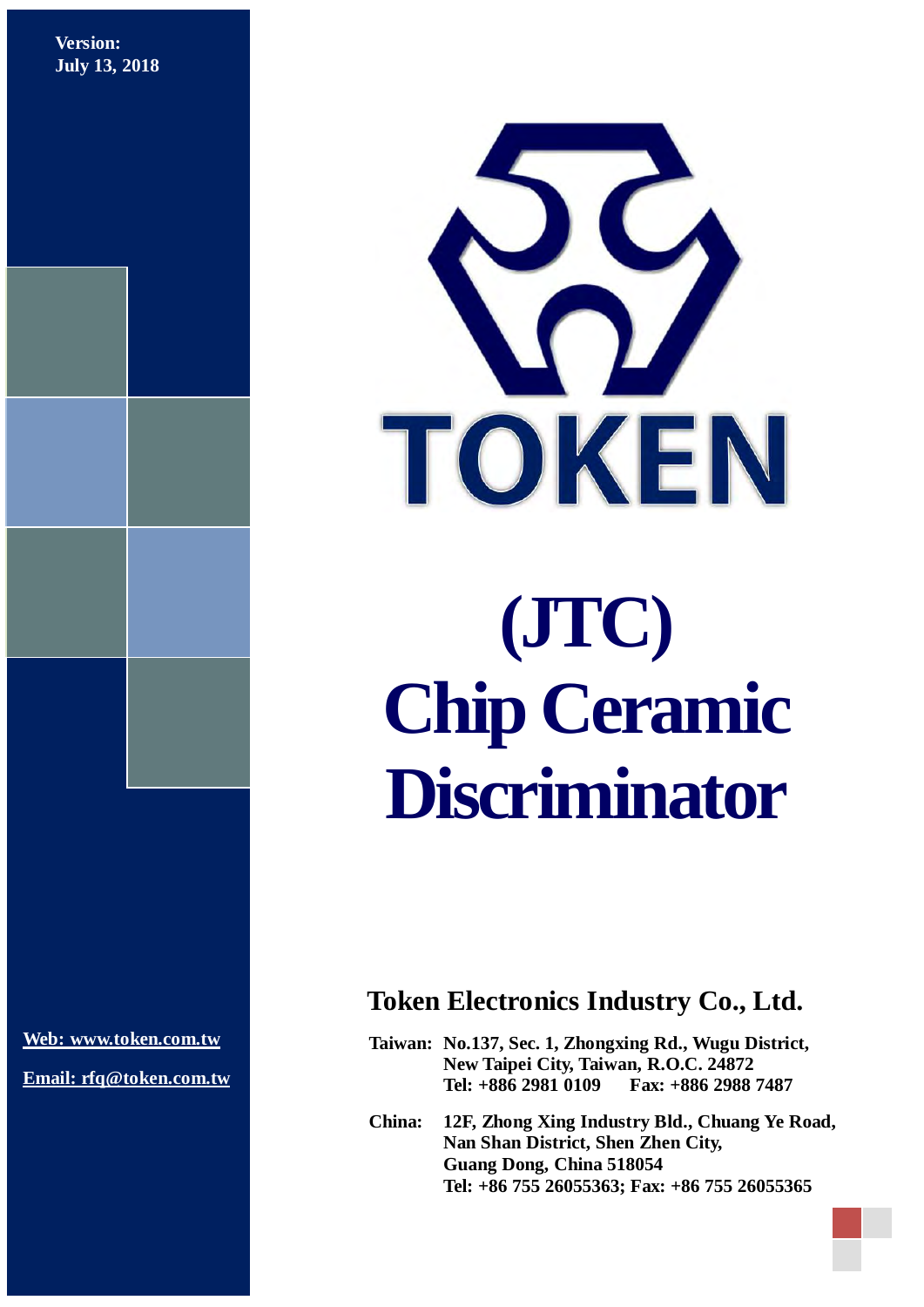

## **Product Introduction**

#### **Introduction (JTC)**

**Features :**

- Converters
- High sensitivity and stability.
- Small in size and light weight.
- Realize no-adjustment in detection circuit.
- Wide range of standard products are available for various ICs.

#### **Characteristics :**

- Center Frequency: 455±2 (kHz).
- $\bullet$  Storage temperature range: -40°C to +85°C.
- Operating temperature range: -20℃ to +80℃.
- $\bullet$  Dimensions: (6.5 max  $\times$  6.0  $\times$  2.8 max) Unit: mm.
- Available IC: TA31136, TA31142, TA31143, NE605, MC3361, CXA3117N.

Chip ceramic discriminator (JTC) for communication is compatible Murata CDBC. Token Chip Ceramic Discriminator (JTC) series is a central player in providing small low-cost low-power semiconductors to aid the deployment of communication products. The incorporation of piezoelectric technology allows the product's function and feature set to be easily configured via surface mount installation.



(JTC) consists of wide band piezoelectric resonator. It is ideal for mobile communication equipment due to its small size and light weight. Standard line includes products for wide range of

application, from cordless telecom to cellular telephone, making non-adjustment and shrinking of the detection circuit possible.

Contact us with your specific needs. For more information, please link to Token official website ["Ceramic Discriminator"](http://www.token.com.tw/ceramic-discriminator/index.html).

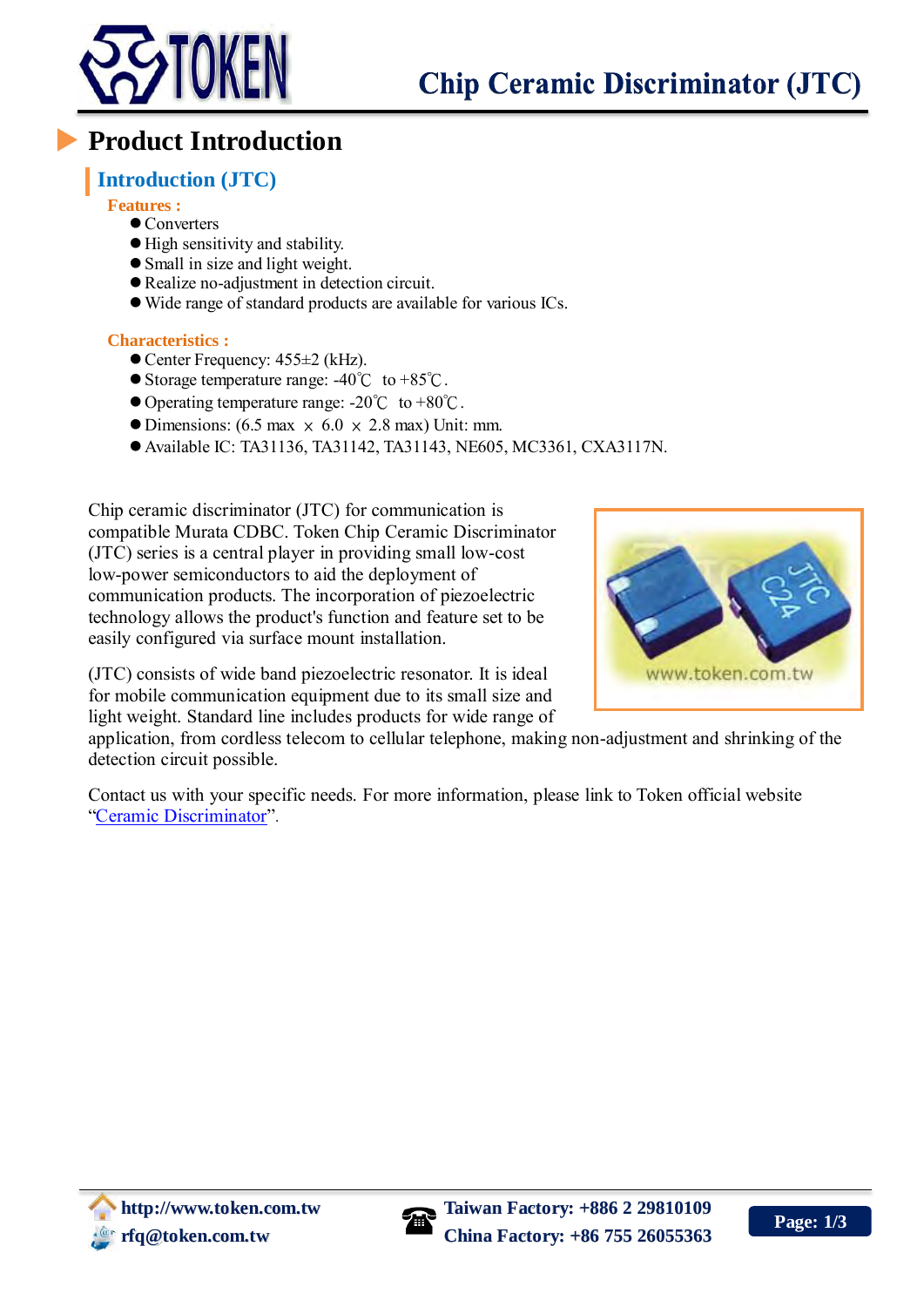

# **Dimensions**

**Dimensions (Unit: mm) (JTC)**



# **Technical Characteristics**

### **Technical Characteristics (JTC)**

| <b>Part Number</b> | <b>Center Frequency</b><br>$f_0(kHz)$ | <b>Recovered Audio</b><br>3dB BW (kHz)min | <b>Recovered Audio</b><br>Output (mV)min | <b>Distortion Factor</b><br>$(At f0)$ $%$ max | <b>Applicable IC</b> |
|--------------------|---------------------------------------|-------------------------------------------|------------------------------------------|-----------------------------------------------|----------------------|
| <b>JTC455C24</b>   | $455 \pm 2$                           | $\pm 4.0$                                 | $100\pm 40$                              | 2.0                                           | TA31136              |
| <b>JTC455C28</b>   | $455 \pm 2$                           | $\pm 4.0$                                 | $40\pm 20$                               | 3.0                                           | TA31142              |
| <b>JTC455C29</b>   | $455 \pm 2$                           | $\pm 4.0$                                 | $125 \pm 30$                             | 2.5                                           | <b>NE605</b>         |
| <b>JTC455C32</b>   | $455 \pm 2$                           | $\pm 4.0$                                 | $40\pm 20$                               | 3.0                                           | TA31143              |
| <b>JTC455C49</b>   | $455 \pm 2$                           | $\pm 4.0$                                 | $45 \pm 20$                              | 3.0                                           | MC3361               |
| <b>JTC455C50</b>   | $455 \pm 2$                           | $\pm 4.0$                                 | $65 \pm 20$                              | 4.0                                           | <b>CXA3117N</b>      |

# **Order Codes**

#### **Order Codes (JTC)**

| <b>JTC455C24</b> |                           |  |  |
|------------------|---------------------------|--|--|
| Part Number      | Package (TR: Taping Reel) |  |  |